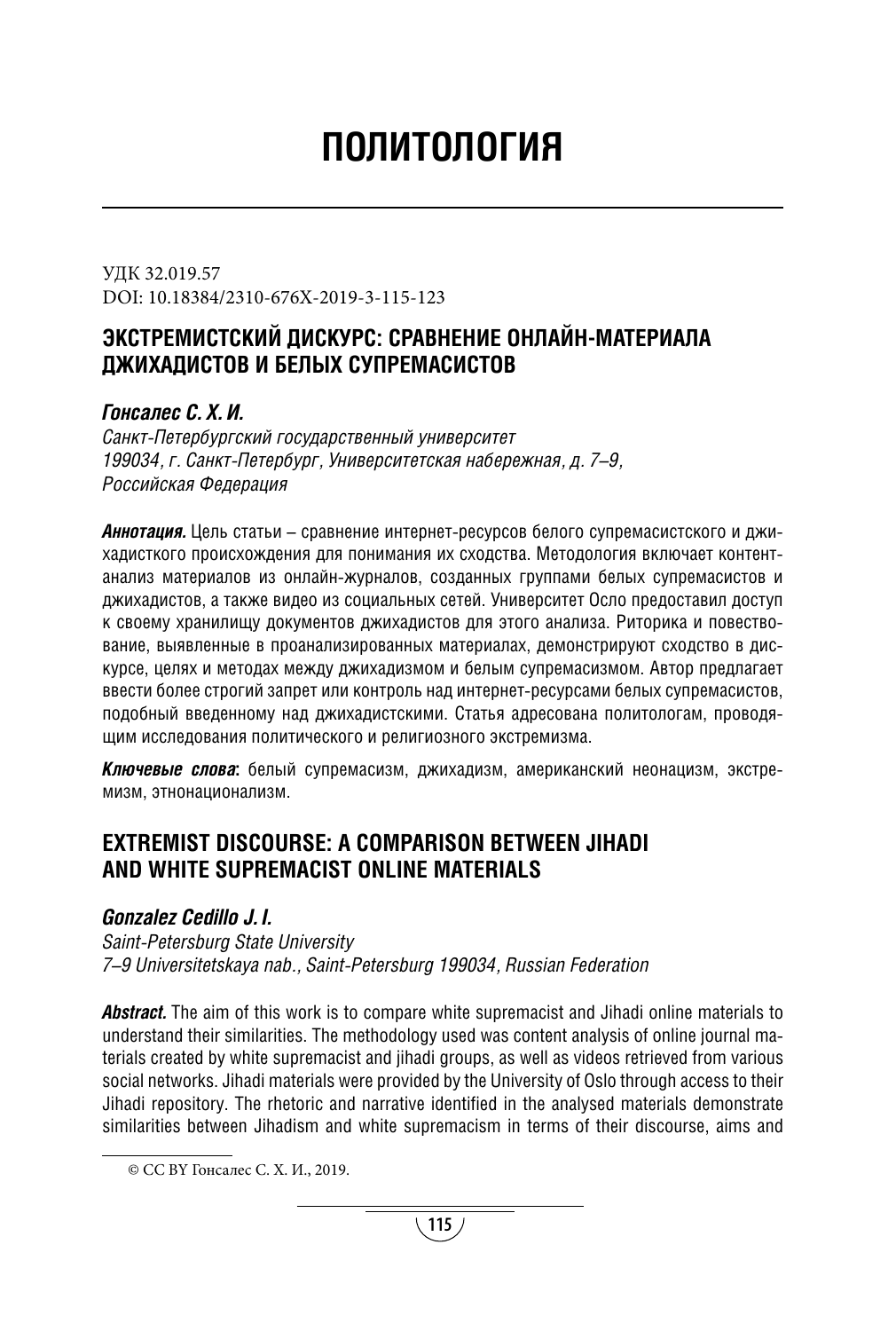methods. A stricter ban or control over white supremacist online materials, similar to that over Jihadi materials, is proposed. This work is addressed to political scientists conducting research on political and religious extremism.

*Keywords:* White supremacism, Jihadism, American neo-Nazism, extremism, ethno-nationalism.

Donald Trump's victory as president of the United States in 2016 represented the beginning of a winning spree for farright politics that revived identitarian and white supremacist discourse in the West. His victory persuaded European politicians that without the legal and societal limitations on freedom of speech that characterise American society, Trump was free to express himself in ways they had only ever dreamt of.

White supremacism as a strong political movement is a recent phenomenon, and so many aspects have not been deeply studied especially from a critical perspective to the permissiveness of white supremacist material online and its similarity to Islamist extremist resources. This work proposes the hypothesis that Jihadi and white supremacist materials use a similar distortion and exaggeration of reality as rhetoric to sow distrust among multi-ethnic and multi-religious societies, which influences only those who lack the knowledge on the topic addressed. This work tries to answer the question: what are the similarities between Jihadi and white supremacist materials online?

The Southern Poverty Law Center describes white supremacism as "the ideology espoused by white supremacist groups that consider non-whites (non-Europeans) to be inferior" [17]. This supremacy is based on eugenics, a pseudo-scientific movement of the 19th century, that promoted the idea of improving the human race through the controlled breeding and inheritance of intelligence that supposedly prevails among the upper classes, that were intrinsically linked to Europeans [5]. Eugenics is not new to American society, as it was brought by Nazi pseudo-scientists that migrated to the US in the 1930's. It has prevailed because of the stress Americans place on racial identity, strong religiosity and the lack of education in some sectors to confront this pseudo-science [11, p. 742].

Previous work on the study of white supremacism online has been done by M. Wong, R. Frank and R. Allsup who with the use of a crawler conducted an analysis of white supremacist activities in forums where members spread propaganda, share ideas and recruit new members [18, pp. 42-43]. However, this work differs from previous studies as it focuses only on information from websites that do not allow interaction between visitors and serve only as sources of propaganda. In a similar way, De Smedt, De Pauw and Van Ostaeyen conducted a very comprehensive content analysis of social media accounts that focused on a defined Jihadi hate speech with the use of two AI systems. These systems were able to help identify users on Twitter that spread Jihadi hate speech and identify some characteristics like genre and age through data collection  $[15, p. 5]$ .

Regarding identity and group formation, R Griffin wrote about the "groupuscular right" as a definition that applies to "centerless, non-hierarchical politico-cultural entities" espousing fascist ideologies [7, p. 7]. His work centers on describing how right wing groups behave as individual cells with no clear leader or or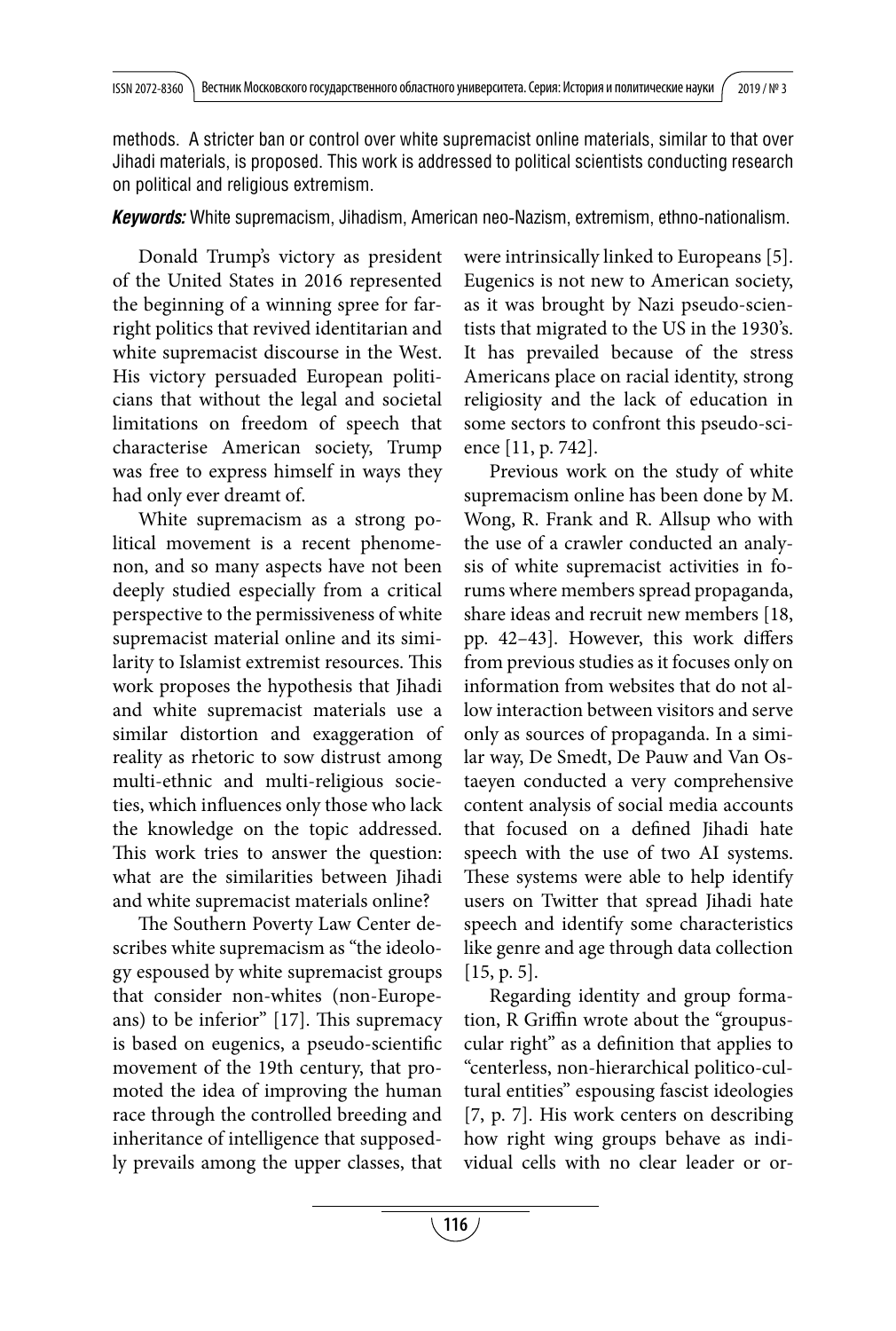ganisation, but rather as "rhizomic structures" expanding through uncivil society [7, p. 10]. However, this approach is not entirely accurate as, unlike in 2003 when this work was published, today American neo-Nazism has some identifiable faces that enjoy being public and gaining platforms, which is not the case with Jihadi groups that can fit well into the definition of groupuscules.

In Russia, E. Lymar, S. Fedorchenko and A. Belyustin conducted research on the politicalization of internet and social media platforms as well as the construction of online identities that may affect offline activity. These researchers conducted a massive study of online activity to identify pro-government, anti-government and radical groups in different countries divided into cultural and geographical clusters. The results show that in some cases, depending on the country and time, internet and social media can be used both to support the authorities as well as to demonstrate dissent or radical ideas [2, p. 107].

S. Volodenkov and S. Fedorchenko also analysed and elaborated on the formation of an online identity through the development of the internet and how this has allowed dominant actors to use digital stigmatisation to gain or maintain power [1, p. 119]. According to their work, the era of post-truth is linked to digital stigmatisation as it is a "postmodernist deviation that is not a lie, a myth or an ordinary fake, but a special quasi-real environment that is comfortable for various pseudonotions and stereotypes that have long been torn off from authentic images" [1, p. 120]. This is one of the strategies used by both white supremacist and Jihadist propaganda, that although do not present falsified information on their material, do

present it as an "alternative reality" aimed at attracting like-minded followers.

Within Islamism, Wahhabism can be described as a movement in Islam that promotes a conservative approach to religion and is sometimes used to gain political power. Wahhabism emerged in the Arabian Peninsula in the 18th century and though it is a political and religious movement, it does not look for the ethnic or national superiority of a group. Instead, Wahhabism promotes an ideology of religious supremacy that among others, distorts one of the peculiarities of Islam which considers Christians and Jews as "People of the scriptures" and worthy of protection and respect [3, p. 50–51]. Within Wahhabism, Jihadis embrace the historical idea of Iihad as a wave of violent, bloody holy war against non-Muslims like in the times of the Prophet, taking this concept completely literally and out of context, which does not correspond to the generally perceived reality.

White supremacists and Jihadists represent two different types of extremism that promote similar ideologies to achieve their goals of domination. These ideologies look to dominate people's minds so that they can join and go forth to change the systems they live in, which they perceive as wrong or posing an obstacle to achieving the ideal society. White supremacists see the ideal society as one where the native population of European countries or countries with a majority population of European descent (US, Canada, Australia) remain the dominant ethnicity with the right to make decisions about the fate of minorities living in their territory. For Jihadis the ideal society includes the revival, establishment and fortification of a caliphate in the Middle East, like what occurred in 2015 with the announcement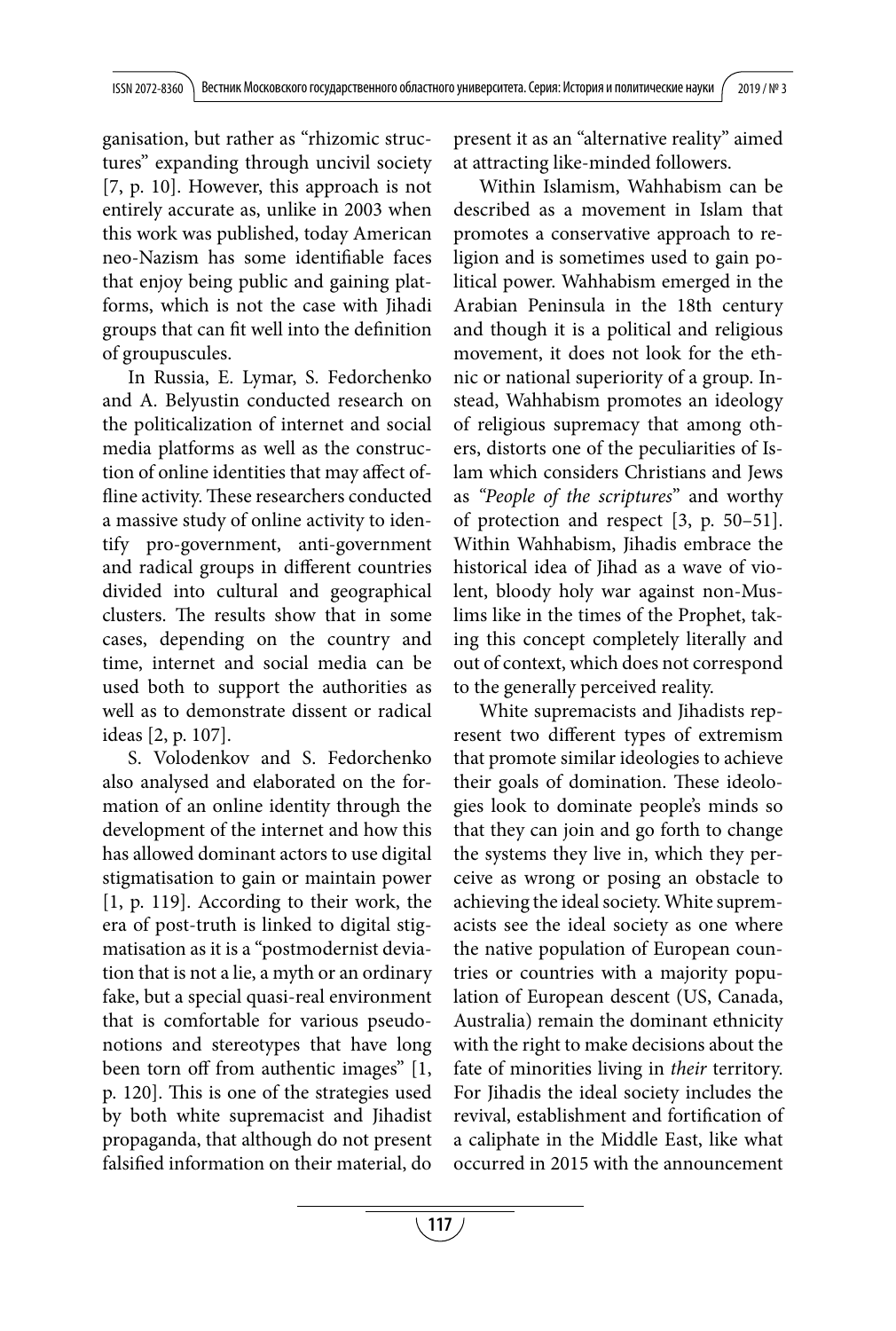of the establishment of the so-called Islamic State of Iraq and the Levante (ISIL) (which is a banned organization in the Russian Federation) [9, p. 7].

To achieve the abovementioned ideals, both groups make use of social media and the internet to spread their ideology and attract followers. Journals like Inspire serve as a means to spread Jihadi ideology and as a guide for preparing terrorist attacks. In its early days, militants of ISIL would use Twitter or Facebook to spread videos of decapitations, punishments and combat as well as propaganda about daily life in the Caliphate. After these platforms started banning their content more actively, they moved to other platforms like Telegram.

White supremacism was rebranded as "alt-right", which legitimized it by pairing it with other political movements [13]. Political commentators, analysts and activists such as Jason Kessler, Richard Spencer or David Duke openly identify as white supremacists or in support of white supremacy and secure platforms in universities and the news media in the US. White supremacists also use social media to spread their message, like Facebook, Twitter and YouTube. Though Twitter has been shutting down accounts of white supremacists, a simple search of alt-right, identitarianism and white supremacy on Facebook shows a considerable list of groups. YouTube is still a safe place for white supremacists who use the label "identitarianism" to continue to upload content calling for the domination of whites (Europeans) and the expulsion of non-whites from their lands.

Twitter has also been shutting down and banning some white supremacists and as a response they have moved to Gab, an app similar to Twitter that self describes as "a social network that champions free speech, individual liberty and the free flow of information online" [6]. Gab is a well-known platform where white supremacists and followers of the far-right share information, racist memes and conspiracy theories.

White supremacists use YouTube freely to spread their ideology. A simple search of the words "alt-right propaganda" on YouTube gives results of personal accounts of individuals praising Nazism, ethnonationalism and white supremacism.

In a video analysed for this work, the author uses part of a speech given by President Putin in 2017 at the 19<sup>th</sup> World Festival of Youth and Students in Sochi to make it appear as if the president was defending a Christian "white" European identity. The creator used one minute of an hour speech in which president Putin analysed the change in the ethnic and religious composition of the US, and then he cuts the speech right before President Putin said, "We should not divide everything based on ethnicity…but rather look to the future for ways to build a common future and follow this common path" [12].

White supremacists tend to see Russia as the antithesis to Western multiculturalism and some type of defender of Christianity, ignoring facts like the multiethnic and multi-religious composition of the country recognised by the constitution and promoted by the governing party.

The journals analysed for this work are Inspire by al-Qaida in Yemen (AQAP) issue 17 of 2017, Radix and Europemaxima. Inspire was first published by AQAP in 2010 and is similar to printed commercial journals, it is composed of pseudo analytical articles on Jihad and instructions on how to carry out operations against civilians. This journal "provides theological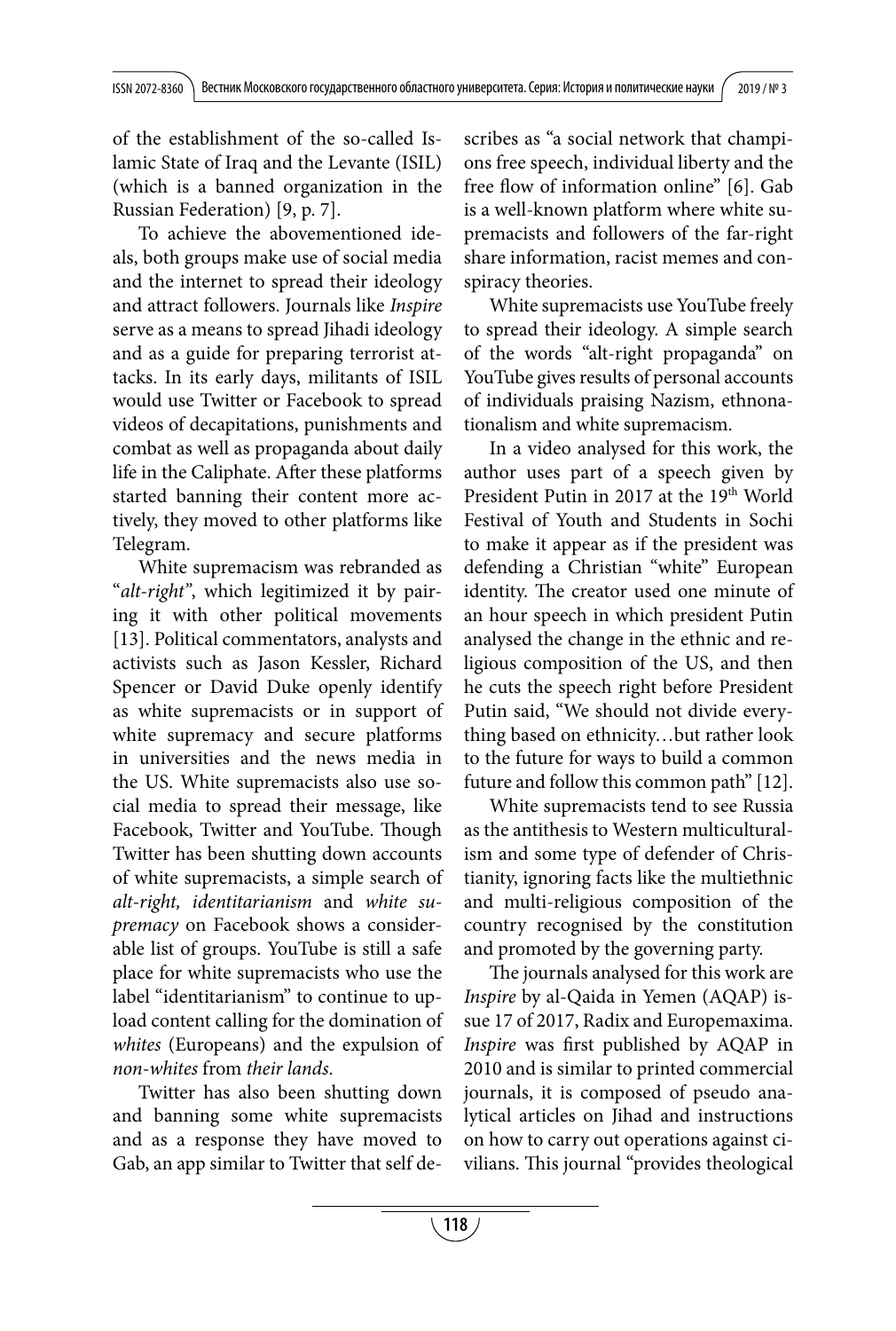justifications for al-Qaida's struggle and promotes a so-called individual jihad in the West, it includes reports of proclaimed victories on the battlefield, interviews with AQAP members and biographies of dead fighters, it also contains texts written by leaders like Anwar al-Awlaki and Osama bin Laden, as well as instructions on how to carry out terror attacks" [8].

Most articles have a simple, repetitive and unprofessional style as well as narrative. The rhetoric in *Inspire* follows a literal interpretation of Quranic texts by selecting those that coincide with their political agenda.

One of the central articles of the analyzed issue is "Targeting means of transportation". The article starts with a historical analysis, from the industrial revolution to the Cold War explaining how means of communication and globalization developed. The author's narrative is a critique of globalisation which he accuses of erasing the identity of the people influenced by it  $[8, p. 9-10]$ . The author's style is very socialist, post-colonialist and anti-US. His writing is addressed to men willing to serve as lone mujahideen. The author makes a false accusation against Russia by calling Jihadis to make Russia a target as the government has "interfered in matters concerning Islam" when in fact, Russian Muslims are free to practice their religion without restrictions in the country and it is those Muslims themselves who accuse the actions of Jihadis [8, p. 15–16].

In the article "Rulings on Lone Jihad" many historic and Quranic references are taken out of context, misleading or false to coincide with the interest of the author, an example of this is when he refers to ahl al-dimmah as disbelievers, but who are actually Jews and Christians by historical references [8, p. 24].

In white supremacist material, the author of the article "The leaders of the European Union are nothing but dictators" published on Europemaxima, makes several misleading statements. The author considers Europeans are victims and who were not asked their opinion about receiving immigrants from Africa and the Middle East, who he calls invaders [14]. His perspective illustrates his ignorance of the fact that many of the economic and social problems in immigrants' countries of origin are the result of centuries of European colonialism.

This article uses the map of Europe which includes the Russian Federation, as well as territories where Slavs are not the dominant or native ethnic group. This could give the idea that Western white supremacists would support the domination or extermination of non-Slavs if their ideology is ever successful in Russia.

In the article "Identity before sovereignty" the author addresses the preference of losing sovereignty before identity, as he argues once identity is lost, it is forever gone, and it is the job of the "new right" to defend it  $[10]$ . This author sees three threats to the French and European identity: immigration, Islam and Americanism. The author considers immigration as sponsored by a system that promotes ethnic mixing of the population, Islam contradicts European values and American culture destroys the French. The author worries about the results of this change for the year 2100 when, according to his projections only 10% of world population will be European while the Chinese and Indian military power will have strengthened. This shows the problem is not about losing their Europeanness but losing the power and dominance over other nations which Europeans traditionally controlled.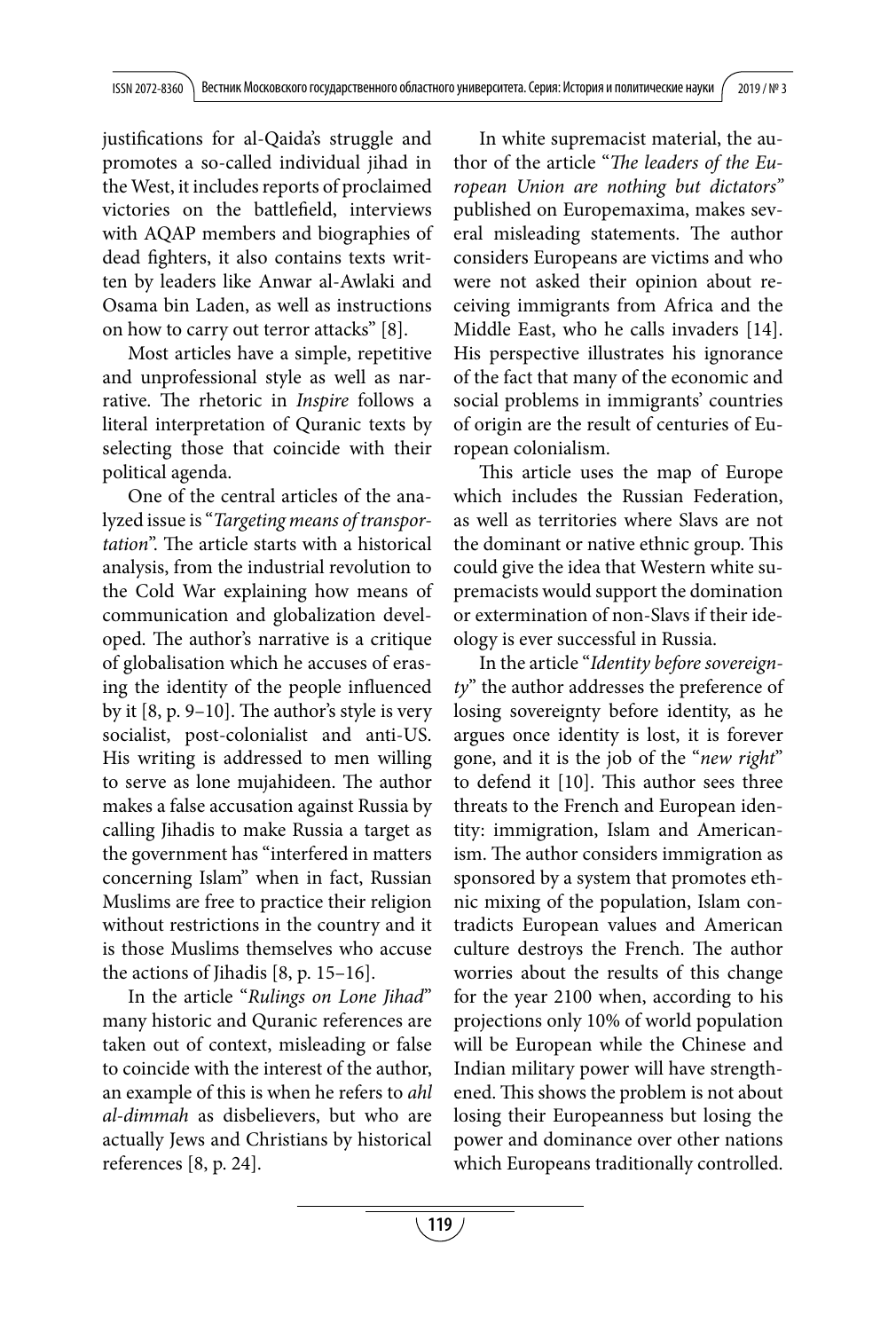One of the most outspoken representative faces of modern American white supremacism is Richard Spencer, publisher and founder of RadixJournal, founder and director of the website alternativeright.com and president and director of the National Policy Institute (NPI). In a video on altright.com, Spencer explains what the NPI is, using abstract descriptions of identity and making a connection between it and non-abstract objects like land, people and community while using the term "white" to refer to Europeans or people of European descent.

In the article "Stop watching football" Spencer tries to deconstruct the sense of belonging of African Americans and humiliate them by saying the US is a foreign land to them, while sidestepping the fact that European Americans or "whites" are as foreign as Africans to the American continent [16]. In the attempt to reach out to the masses of uneducated men and women, Spencer uses an infantile and simple rhetoric which is similar to the one used by Jihadis that addresses men and rewards them for their fighting and sacrifice for a greater "good". Spencer's writing presents another core value of white supremacism besides race, similar to those of the Jihadi narrative, which is an ultramasculinity that objectifies and inferiorises women and values the show of physical strength and stamina, supporting the proposition that extremism is more of a gender issue.

#### **Conclusions**

Since the extremist is defined by local traditions and perceptions, the extremist is defined based on the interest of the one who defines them. The cultural and societal accepted reality, as well as the socially constructed freedom of speech also have an effect on this definition. The lack of a legal framework that delimits what is or should be socially accepted as freedom of speech benefits the growth and emergence of extremist ideologies and groups, like in the US system where offensive speech could be protected speech.

Jihadis and white supremacists manipulate information as they please, and those who have no knowledge of their own religion (Islam) or history (European colonization of the American continent or historiography of Europe) fall easy prey to this extremism. Surprisingly, though white supremacists are convinced they are fighting the Islamization of their societies by uniting under a perceived so-called white identity, they are doing exactly what they accuse Jihadis of by using the same tools and following the same techniques of indoctrination. Though most of the time, white supremacist discourse does not explicitly call for the elimination of "non-whites" as Jihadis do with non-believers, it suggests non-Europeans, immigrants, Muslims and Jews are their enemy. Since 2017 with the onset of Trump's administration, the US has seen an increase in murders that could be well identified as terrorist acts committed by white supremacists [4].

Recognising that white supremacism and Jihadism are similar ideologies might not solve the problem the former represents, as it is rooted in ignorance and the lax protections to freedom of speech in some societies. All the same, raising this topic for discussion will bring attention to the fact that white supremacism is as dangerous and lethal for those it targets as Jihadism has been for Western societies.

Статья поступила в редакцию 25.02.2019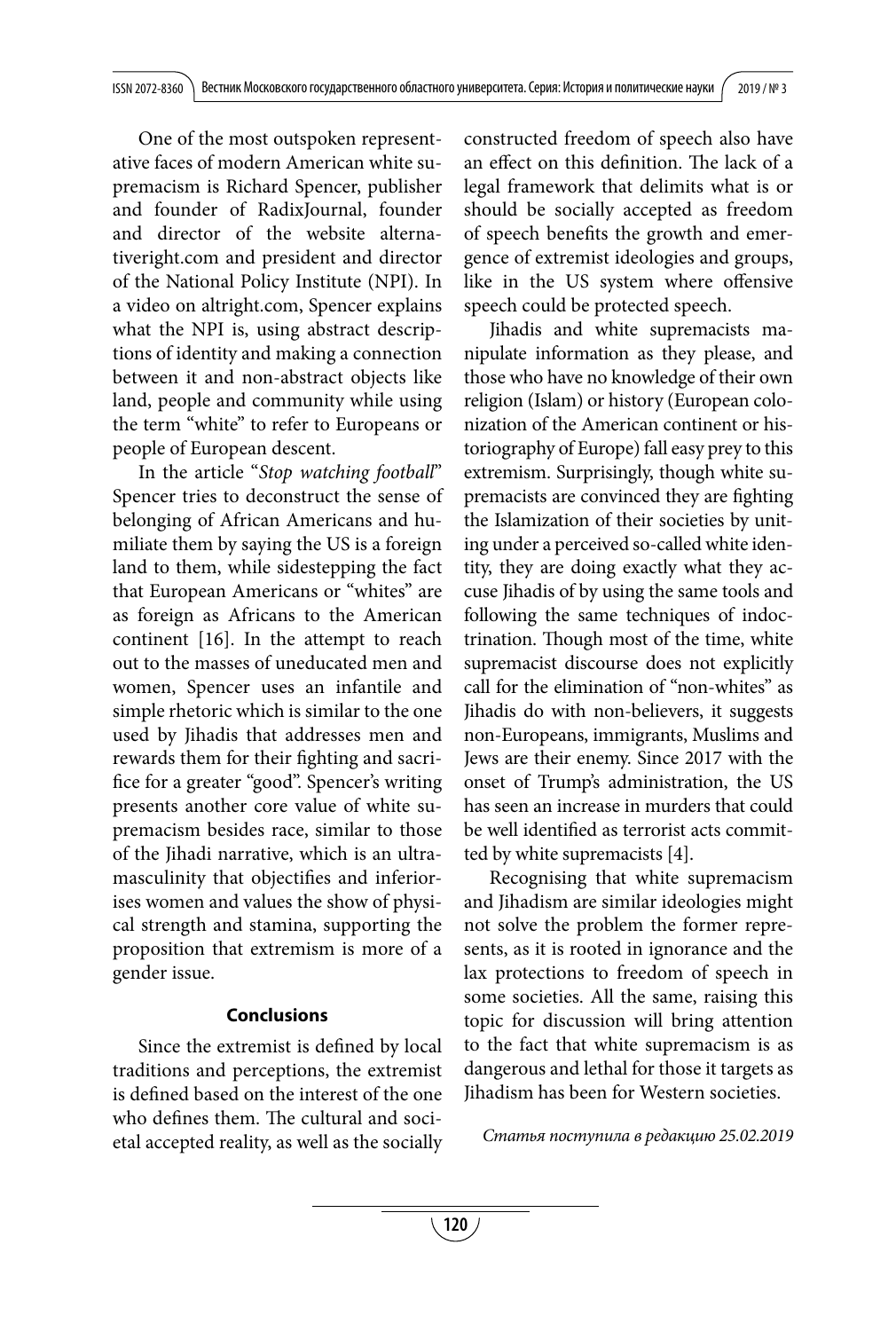## **ЛИТЕРАТУРА**

- 1. Володенков С. В., Федорченко С. Н. Цифровые стигматы как инструмент манипуляции массовым сознанием в условиях современного государства и общества // Социологические исследования. 2018. № 11. С. 117–123.
- 2. Лымарь Е. М., Федорченко С. Н., Белюстин А. А., Федорченко Л. В. Финальный аккорд: III волна исследования политизации социальных сетей Интернета // Журнал политических исследований. 2018. Т. 2. № 3. С. 84–110. URL: https://naukaru.ru/ru/ nauka/article/23664/view (дата обращения: 04.03.2019).
- 3. Санаи М. Мусульманское право и политика: учебное пособие. M.: Садра, 2014. 96 c.
- 4. ADL Report: White Supremacist Murders More Than Doubled in 2017 [электронный ресурс] // Anti-Defamation League [сайт]. URL: https://www.adl.org/news/press-releases/adl-reportwhite-supremacist-murders-more-than-doubled-in-2017 (дата обращения 18.12.2018).
- 5. DNA and Eugenics in Nazi Germany [электронный ресурс] // The Holocaust Museum [сайт]. URL: https://www.holocaustmuseumswfl .org/wp-content/uploads/2012/12/Boxcar-Activities-for-Science.pdf (дата обращения 01.12.2018).
- 6. Gab [сайт]. URL: https://gab.ai/ (дата обращения 15.12.2018).
- 7. Griffin Roger. From Slime Mould to Rhizome: An Introduction to the Groupuscular Right // Patterns of Prejudice. 2003. № 37. Vol. 1. P. 27–50.
- 8. Inspire [электронный ресурс] // Universitetet i Oslo [сайт]. URL: https://www.hf.uio. no/ikos/english/research/jihadi-document-repository/journals/english/inspire/index.html (дата обращения 01.12.2018).
- 9. Khilafah Declared. Dabiq [электронный ресурс] // Universitetet I Oslo [сайт]. URL: https://www.hf.uio.no/ikos/english/research/jihadi-document-repository/journals/english/ dabiq/index.html (дата обращения 01.12.2018).
- 10. Ligne Droite. L'identitй avant la souverainetй [электронный ресурс] // Europemaxima [сайт]. URL: http://www.europemaxima.com/lidentite-avant-la-souverainete-par-lignedroite/ (дата обращения 17.12.2018).
- 11. Lombardo P. The American Breed [электронный ресурс] // Albany Law Review. 2002. URL: https://www.researchgate.net/publication/11371656\_The\_American\_Breed\_Nazi\_ eugenics\_and\_the\_origins\_of\_the\_Pioneer\_Fund (дата обращения 28.11.2018).
- 12. Meeting with participants of 19th World Festival of Youth and Students [электронный ресурс] // President of Russia. Kremlin [сайт]. URL: http://en.kremlin.ru/events/president/ news/55842 (дата обращения 13.12.2018).
- 13. Millard D. We Asked a White Supremacist What He Thinks of Donald Trump [электронный ресурс] // Vice [сайт]. URL: https://www.vice.com/en\_us/article/bnp33d/we-asked-awhite-supremacist-what-he-thought-of-donald-trump-1210 (дата обращения 15.12.2018).
- 14. Plouvier B. Les dirigeants de l'Europe Unie ne sont que des dictateurs [электронный ресурс] // Europemaxima [сайт]. URL: http://www.europemaxima.com/les-dirigeants-de-leuropeunie-ne-sont-que-des-dictateurs-par-bernard-plouvier/ (дата обращения 12.12.2018).
- 15. Smedt T. de, Pauw G. de, Ostaeyen P. van. Automatic Detection of Online Jihadist Hate Speech // CLiPS Technical Report Series. CTRS-007. 2018. February. P. 1–31.
- 16. Spencer R. Stop Watching Football [электронный ресурс] // RadixJournal [сайт]. URL: https://radixjournal.com/2018/02/stop-watching-football/ (дата обращения 28.11.2018)
- 17. White Nationalists [электронный ресурс] // Southern Poverty Law Center [сайт]. URL: https://www.splcenter.org/fighting-hate/extremist-files/ideology/white-nationalist обращения 28.11.2018).
- 18. Wong M. A., Frank R., Allsup R. The supremacy of online white supremacists an analysis of online discussions by white supremacists // Information & Communications Technology Law. 2015. № 24 (1). P. 1–33.

**121**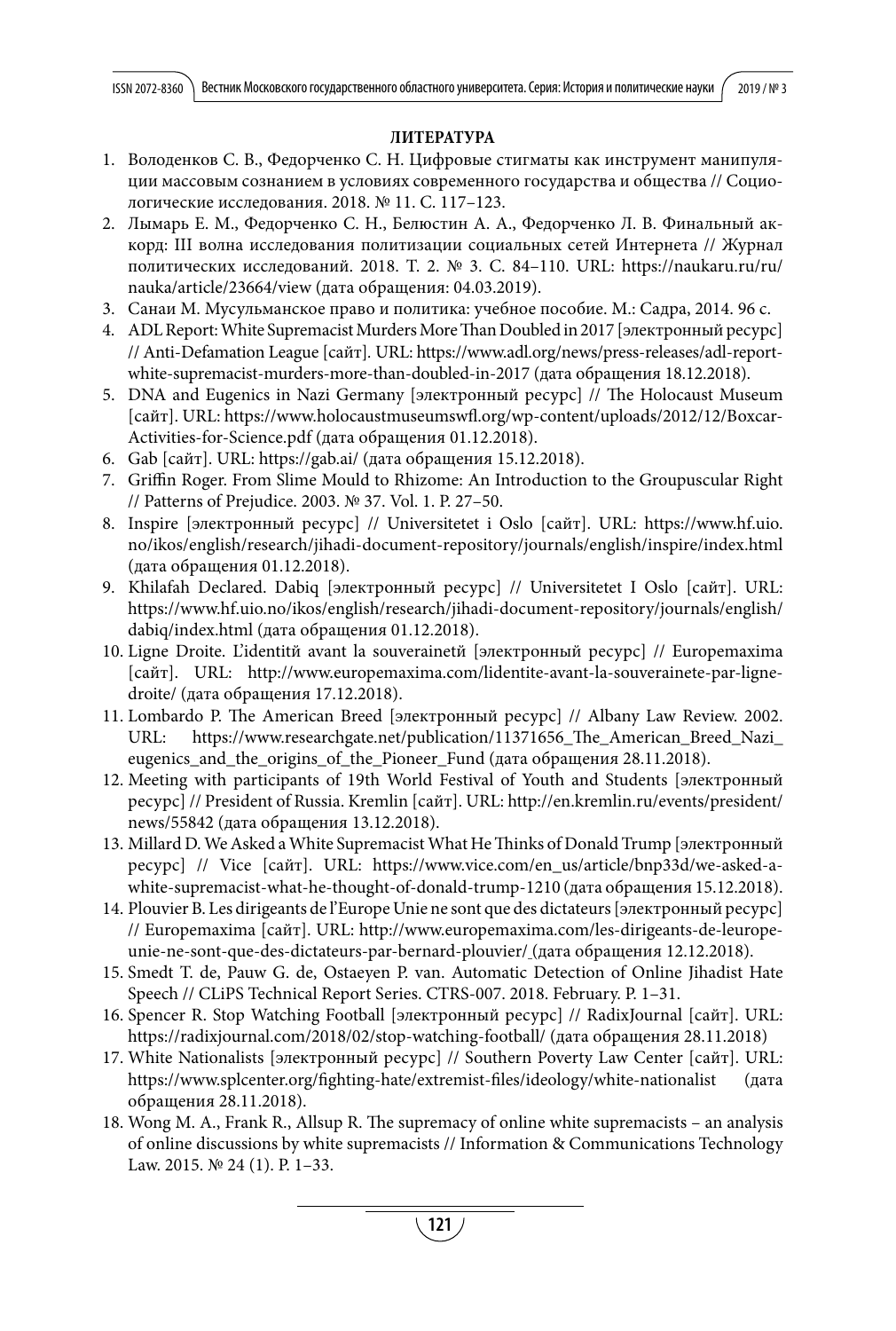### **REFERENCES**

- 1. Volodenkov S. V., Fedorchenko S. N. [Digital Stigmata as a Tool for Manipulating Mass Consciousness in the Conditions of the Modern State and Society]. In: Sotsiologicheskiye issledovaniya [Sociological Studies], 2018, no. 11, pp. 117–123.
- 2. Lymar' Ye. M., Fedorchenko S. N., Belyustin A. A., Fedorchenko L. V. [Final chord: III wave of studies on the politicization of social networks on the Internet]. In: Zhurnal politicheskikh issledovaniy [Journal of Politic Research], 2018, vol. 2, no. 3, pp. 84–110. Available at: https:// naukaru.ru/ru/nauka/article/23664/view (accessed: 04.03.2019).
- 3. Sanaie M. Musul'manskoye pravo i politika [Islamic law and politics]. Moscow, Sadra Publ., 2014. 96 p.
- 4. ADL Report: White Supremacist Murders More Than Doubled in 2017. In: Anti-Defamation League. Available at: https://www.adl.org/news/press-releases/adl-report-white-supremacist-murders-more-than-doubled-in-2017 (accessed: 04.03.2019).
- 5. DNA and Eugenics in Nazi Germany. In: The Holocaust Museum. Available at: https://www. holocaustmuseumswfl .org/wp-content/uploads/2012/12/Boxcar-Activities-for-Science.pdf (accessed: 04.03.2019).
- 6. Gab. Available at: https://gab.ai/ (accessed: 04.03.2019).
- 7. Griffin R. From Slime Mould to Rhizome: An Introduction to the Groupuscular Right. In: Patterns of Prejudice, 2003, vol. 1, no. 37, pp. 27–50.
- 8. Inspire. In: Universitetet i Oslo. Available at: https://www.hf.uio.no/ikos/english/research/ jihadi-document-repository/journals/english/inspire/index.html (accessed: 04.03.2019).
- 9. Khilafah Declared. Dabiq. In: Universitetet i Oslo. Available at: https://www.hf.uio.no/ikos/ english/research/jihadi-document-repository/journals/english/dabiq/index.html (accessed: 04.03.2019).
- 10. Ligne Droite. L'identité avant la souveraineté. In: Europemaxima. Available at: http://www.europemaxima.com/lidentite-avant-la-souverainete-par-ligne-droite/ (accessed: 04.03.2019).
- 11. Lombardo P. The American Breed. In: Albany Law Review, 2002. Available at: https://www. researchgate.net/publication/11371656\_The\_American\_Breed\_Nazi\_eugenics\_and\_the\_ origins\_of\_the\_Pioneer\_Fund (accessed: 04.03.2019).
- 12. Meeting with participants of 19th World Festival of Youth and Students. In: Official Internet Resources of the President of Russia. Available at: http://en.kremlin.ru/events/president/ news/55842 (accessed: 04.03.2019).
- 13. Millard D. We Asked a White Supremacist What He Thinks of Donald Trump. In: Vice. Available at: https://www.vice.com/en\_us/article/bnp33d/we-asked-a-white-supremacistwhat-he-thought-of-donald-trump-1210 (accessed: 04.03.2019).
- 14. Plouvier B. Les dirigeants de l'Europe Unie ne sont que des dictateurs. In: Europemaxima. Available at: http://www.europemaxima.com/les-dirigeants-de-leurope-unie-ne-sont-quedes-dictateurs-par-bernard-plouvier/ (accessed: 04.03.2019).
- 15. Smedt T. de, Pauw G. de, Ostaeyen P. van. Automatic Detection of Online Jihadist Hate Speech. In: CLiPS Technical Report Series, CTRS-007, 2018, February, pp. 1–31.
- 16. Spencer R. Stop Watching Football. In: RadixJournal. Available at: https://radixjournal. com/2018/02/stop-watching-football/ (accessed: 04.03.2019).
- 17. White Nationalists. In: Southern Poverty Law Center. Available at: https://www.splcenter. org/fighting-hate/extremist-files/ideology/white-nationalist (accessed: 04.03.2019).
- 18. Wong M. A., Frank R., Allsup R. The supremacy of online white supremacists an analysis of online discussions by white supremacists. In: *Information*  $\mathfrak{G}$  Communications Technology Law, 2015, no. 24 (1), pp. 1–33.